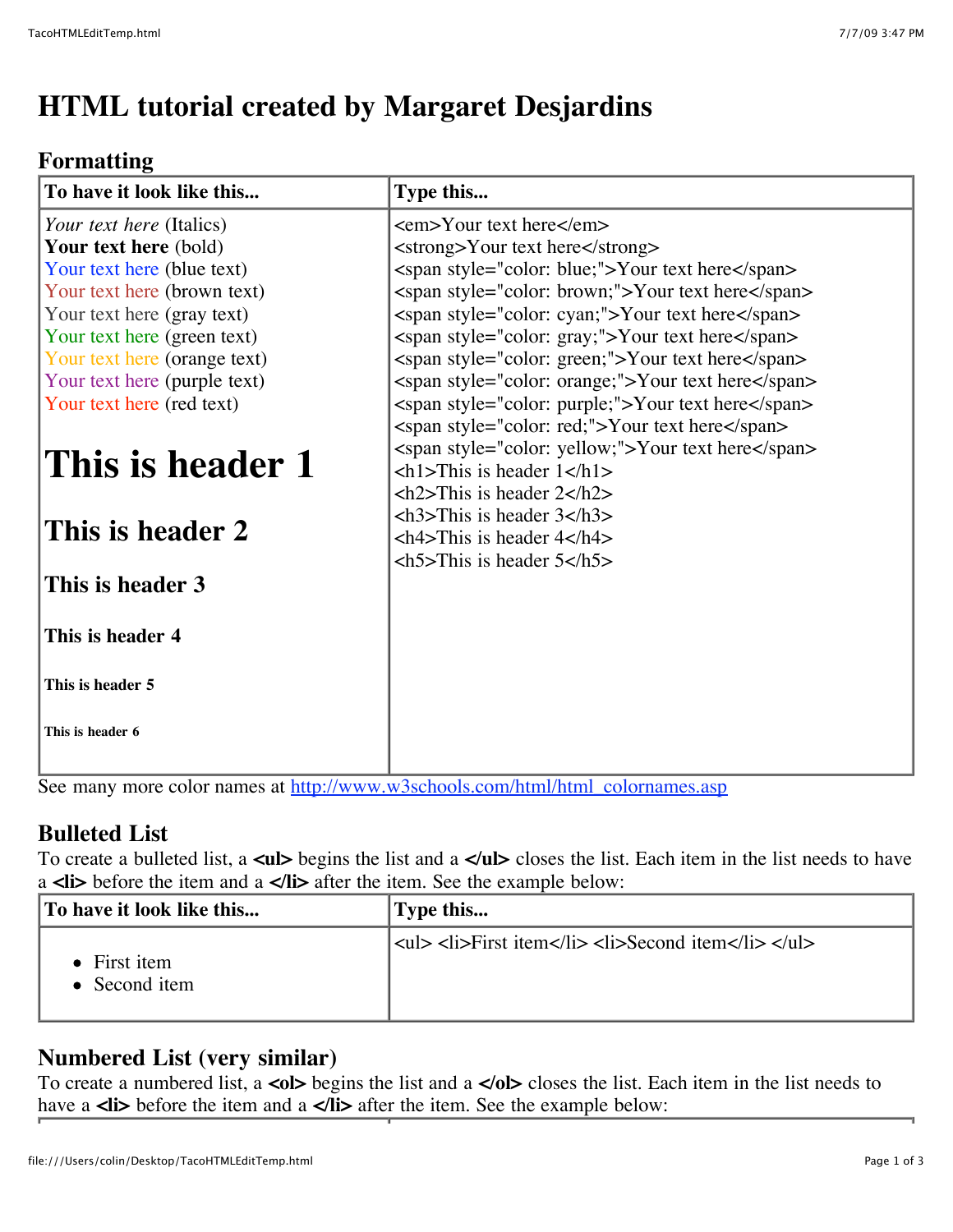| To have it look like this      | Type this                                                     |
|--------------------------------|---------------------------------------------------------------|
| . First item<br>2. Second item | $ \text{col}\rangle$ <li>First item</li> <li>Second item</li> |

#### **Linking to another URL**

| To have it look like this | Type this                                                                                     |
|---------------------------|-----------------------------------------------------------------------------------------------|
| The Gnomes' blog          | <a href="http://www.freerangegnomes.blogspot.com">The<br/>Gnomes' blog <math>\lt/a</math></a> |

The part after **href=** that is in double quotations will be the URL for your link. The part after the **>** and before the close **</a>** will be the text that is highlighted for the user to click on.

#### **Combining Things**

| To have your header look like this | Type this                                                                                                                                      |
|------------------------------------|------------------------------------------------------------------------------------------------------------------------------------------------|
| <b>A</b> red header                | <h2> &lt; span style="color: red;"&gt;A red header</h2>                                                                                        |
| To have your header look like this | Type this                                                                                                                                      |
| <b>Italicized red header</b>       | <h2> <span style="color: red;">Italicized <em>red </em><br/><math>header &lt;</math>/span<math>&gt;&gt;</math>/h2<math>&gt;</math></span></h2> |
| To have your text look like this   | Type this                                                                                                                                      |
| <b>Bold green text</b>             | <span style="color: green;"><strong>Bold green<br/><math>text</math> </strong></span>                                                          |

## **Adding Additional Photos**

This will work best if you upload the photos you want in the body of your blog first, and upload the one you want to open with last.

- 1. Upload your first photo via Drupal Edit interface (don't start with the first photo you want to open your blog with).
- 2. After you have published your blog, go back to your blog and view in Edit mode.
- 3. In the brower's pulldown menu, under "**view**" go to "source" (called "page source" in Firefox and "View Source" in Safari).
- 4. Find the link for the photo you most recently uploaded to your blog. The easiest way to do this is to search for the first few words of your blog. The link will immediatley precede the first words of your blog and it will look something like this:

**<a href="/City+Hall+Annex"><img src="http://www.cctvcambridge.org/files/images/annex front.small.thumbnail.jpg" alt="Annex" title="Annex" class="image image-thumbnail " width="200" height="150" /></a>**